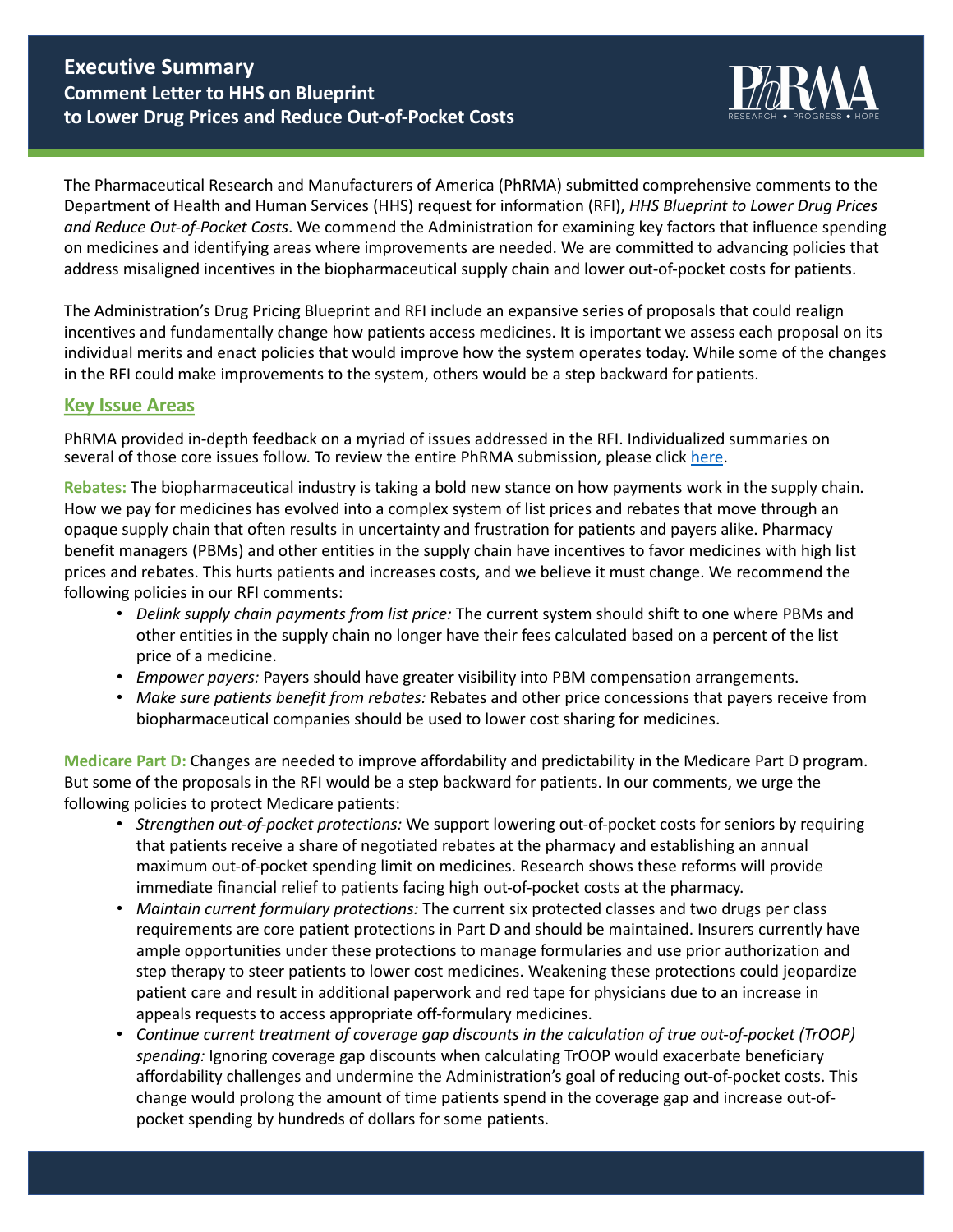

Global free-riding: America's biopharmaceutical sector has witnessed a surge in the number of trading partners that mandate price controls and other harmful trade practices to artificially depress the market value of innovative medicines. These practices stifle global research and development and the flow of new medicines that lead to greater competition and savings. The result is that Americans are increasingly shouldering the burden of global investment in discovering new medicines. We propose four actions to end the most unfair and discriminatory trade practices:

- *Secure strong trade commitments:* Global, regional and bilateral negotiations (including the ongoing NAFTA renegotiations) provide opportunities to secure commitments necessary to drive and sustain 21<sup>st</sup> century biopharmaceutical innovation.
- *Enforce existing trade commitments:* The Administration should use all available tools to ensure America's trading partners live up to their obligations in trade agreements, such as those negotiated with South Korea and Australia.
- Ensure foreign government pricing and reimbursement policies are transparent, non-discriminatory and *appropriately value innovation:* The U.S. government can play a critical role in ensuring transparency and due process of pricing and reimbursement policies, as well as in highlighting the global benefits to patients that result from a reduction in trade barriers.
- Leverage all available trade tools to combat abuse of compulsory licensing: Where specific and credible threats of compulsory licensing arise, the U.S. government must defend American innovators and engage relevant authorities abroad.

**340B** Drug Pricing Program: PhRMA supports the goals of the 340B program, but increasing evidence from the Government Accountability Office (GAO) and the HHS Office of Inspector General (OIG) and recent journal articles is proving many hospitals are taking advantage of the program. Even as independent watchdogs have raised concerns about patients not benefiting from the program, 340B has continued to grow exponentially, and economists have raised concerns that the program's growth is likely increasing overall spending on medicines. We urge the Administration to revisit current 340B policies and make changes to strengthen the program, including: 

- *Issue a clearer patient definition:* The GAO and the OIG have both raised concerns that the current guidance on which patients qualify for 340B discounts is overly vague and is not interpreted consistently. HHS should develop clearer standards for who is a 340B patient and ensure the definition is aligned with the statute.
- *Update eligibility standards for hospitals' outpatient sites:* Current eligibility rules increase incentives for provider consolidation, driving up costs for consumers.
- *Revisit contract pharmacy quidance:* A new GAO report found hospitals often do not pass along 340B discounts and large pharmacy chains are profiting off the program.

**Value-based contracts:** The biopharmaceutical industry is working with health plans and others to develop new contracting approaches that tie payment more closely to value – as evidenced by the 19 biopharmaceutical companies that publicly announced these arrangements from 2009 to Q1 2018. These value-based contracts can support lower costs and better outcomes while improving patient affordability and access. Recent data show value-based contracts may have lowered patients' copays by 28 percent. It is essential that value-based contracts be based on negotiations between private entities, as government price setting based on centralized determinations of value would harm patient access to medicines. To encourage voluntary value-based contracts, we suggest the following policy changes: